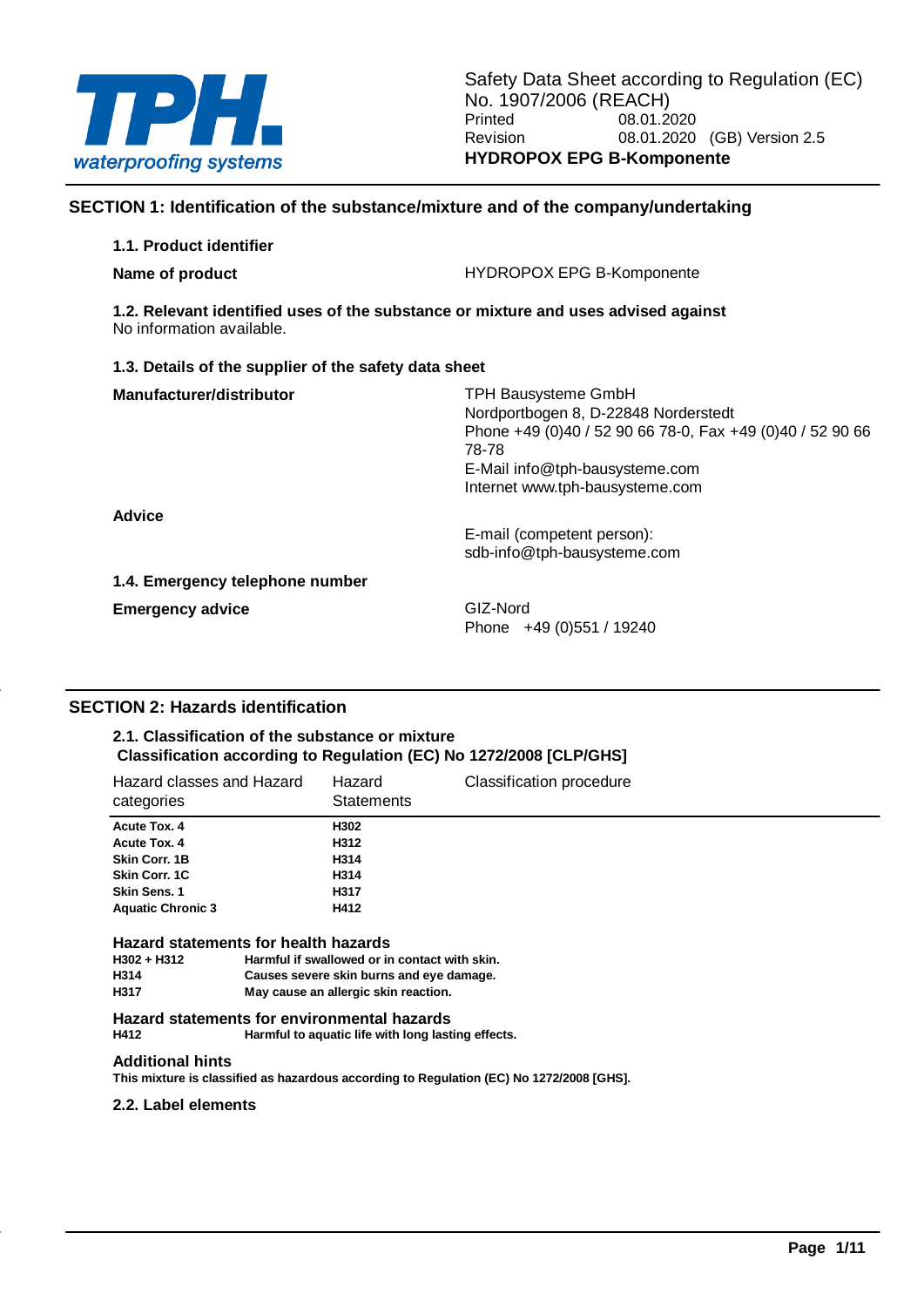

### **Labelling according to Regulation (EC) No 1272/2008 [CLP/GHS]**



**Signal word Danger**

#### **Hazard statements for health hazards**

**H302 + H312 Harmful if swallowed or in contact with skin. H314 Causes severe skin burns and eye damage. H317 May cause an allergic skin reaction.**

### **Hazard statements for environmental hazards**

**H412 Harmful to aquatic life with long lasting effects.**

### **Precautionary Statements**

#### **Prevention**

P280 Wear protective gloves/protective clothing/eye protection/face protection.

#### **Response**

| <b>Response</b> |                                                                                     |
|-----------------|-------------------------------------------------------------------------------------|
| P301 + P330 +   | IF SWALLOWED: rinse mouth. Do NOT induce vomiting.                                  |
| P331            |                                                                                     |
| P302 + P352     | IF ON SKIN: Wash with plenty of water/soap.                                         |
| P304 + P340     | IF INHALED: Remove person to fresh air and keep comfortable for breathing.          |
| $P305 + P351 +$ | IF IN EYES: Rinse cautiously with water for several minutes. Remove contact lenses, |
| P338            | if present and easy to do. Continue rinsing.                                        |
| P311            | Call a POISON CENTER/doctor.                                                        |
|                 |                                                                                     |

### **Hazardous ingredients for labeling**

3-aminomethyl-3,5,5-trimethylcyclohexylamine, benzyl-alcohol

### **2.3. Other hazards**

No information available.

### **! SECTION 3: Composition/ information on ingredients**

### **3.1. Substances**

not applicable

#### **3.2. Mixtures Description** Hardener

#### **! Hazardous ingredients**

| <b>CAS No</b>  | EC No     | <b>Name</b>                                      | Г%<br>weight] | <b>Classification according to</b><br><b>Regulation (EC) No 1272/2008 [CLP/</b><br><b>GHSI</b>                     |
|----------------|-----------|--------------------------------------------------|---------------|--------------------------------------------------------------------------------------------------------------------|
| $100 - 51 - 6$ | 202-859-9 | benzyl-alcohol                                   | $25 - 50$     | Acute Tox. 4, H332 / Acute Tox. 4,<br>H302 / Eye Irrit.2, H319                                                     |
| 2855-13-2      | 220-666-8 | 3-aminomethyl-3,5,5-<br>trimethylcyclohexylamine | $25 - 50$     | Acute Tox. 4, H312 / Acute Tox. 4,<br>H302 / Skin Corr. 1B, H314 / Skin Sens.<br>1, H317 / Aquatic Chronic 3, H412 |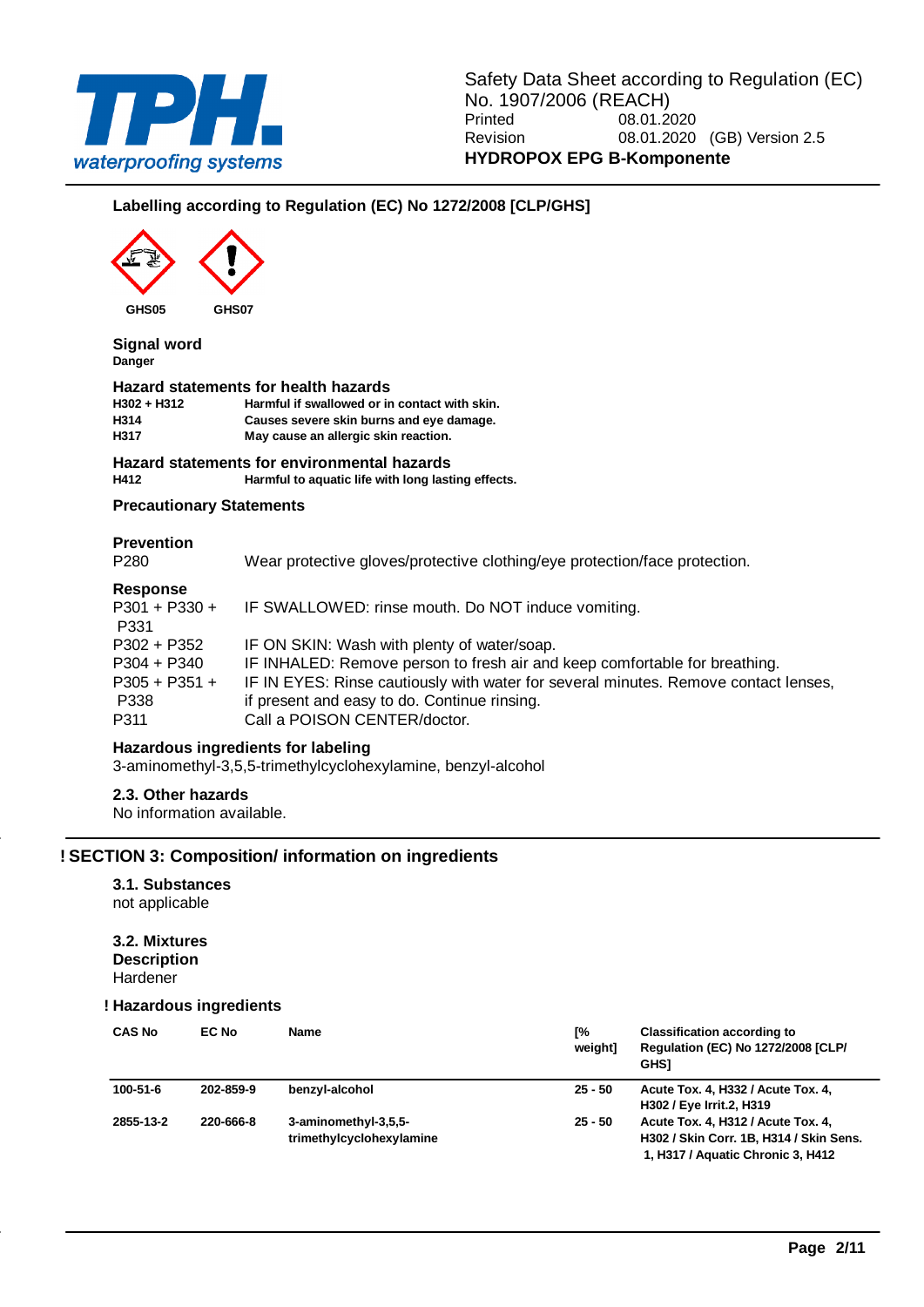

#### **Hazardous ingredients (continued)**

| <b>CAS No</b>  | EC No               | <b>Name</b>                                  | [%<br>weight] | <b>Classification according to</b><br><b>Regulation (EC) No 1272/2008 [CLP/</b><br><b>GHSI</b>                                             |
|----------------|---------------------|----------------------------------------------|---------------|--------------------------------------------------------------------------------------------------------------------------------------------|
| 103-83-3       | 203-149-1           | benzyldimethylamine                          | 3 < 5         | Flam. Lig. 3, H226 / Acute Tox. 4, H332<br>/ Acute Tox. 4, H312 / Acute Tox. 4,<br>H302 / Skin Corr. 1B, H314 / Aquatic<br>Chronic 3, H412 |
| <b>REACH</b>   |                     |                                              |               |                                                                                                                                            |
| <b>CAS No</b>  | <b>Name</b>         |                                              |               | <b>REACH registration number</b>                                                                                                           |
| $100 - 51 - 6$ | benzyl-alcohol      |                                              |               | 01-2119492630-38-XXXX                                                                                                                      |
| 2855-13-2      |                     | 3-aminomethyl-3,5,5-trimethylcyclohexylamine |               | 01-2119514687-32-XXXX                                                                                                                      |
| 103-83-3       | benzvldimethylamine |                                              |               | 01-2119529232-48-XXXX                                                                                                                      |

### **SECTION 4: First aid measures**

#### **4.1. Description of first aid measures**

#### **General information**

Remove contaminated soaked clothing immediately.

If threatening unconsciousness,position and transport in recovery position

Symptoms of poisoning may not occur for many hours, therefore keep under medical supervision for at least 48 hours.

#### **In case of inhalation**

Ensure of fresh air. Refer for medical treatment.

#### **In case of skin contact**

In case of contact with skin wash off immediately with soap and water. Consult a doctor if skin irritation persists.

#### **In case of eye contact**

In case of contact with eyes rinse with plenty of water carefully. In the event of persistent symptoms seek medical treatment.

#### **In case of ingestion**

Call for a doctor immediately. Rinse out mouth and give plenty of water to drink.

## **4.2. Most important symptoms and effects, both acute and delayed**

No information available.

### **4.3. Indication of any immediate medical attention and special treatment needed**

**Treatment (Advice to doctor)**

Treat symptoms.

### **SECTION 5: Firefighting measures**

**5.1. Extinguishing media Suitable extinguishing media** Dry powder Carbon dioxide Water spray jet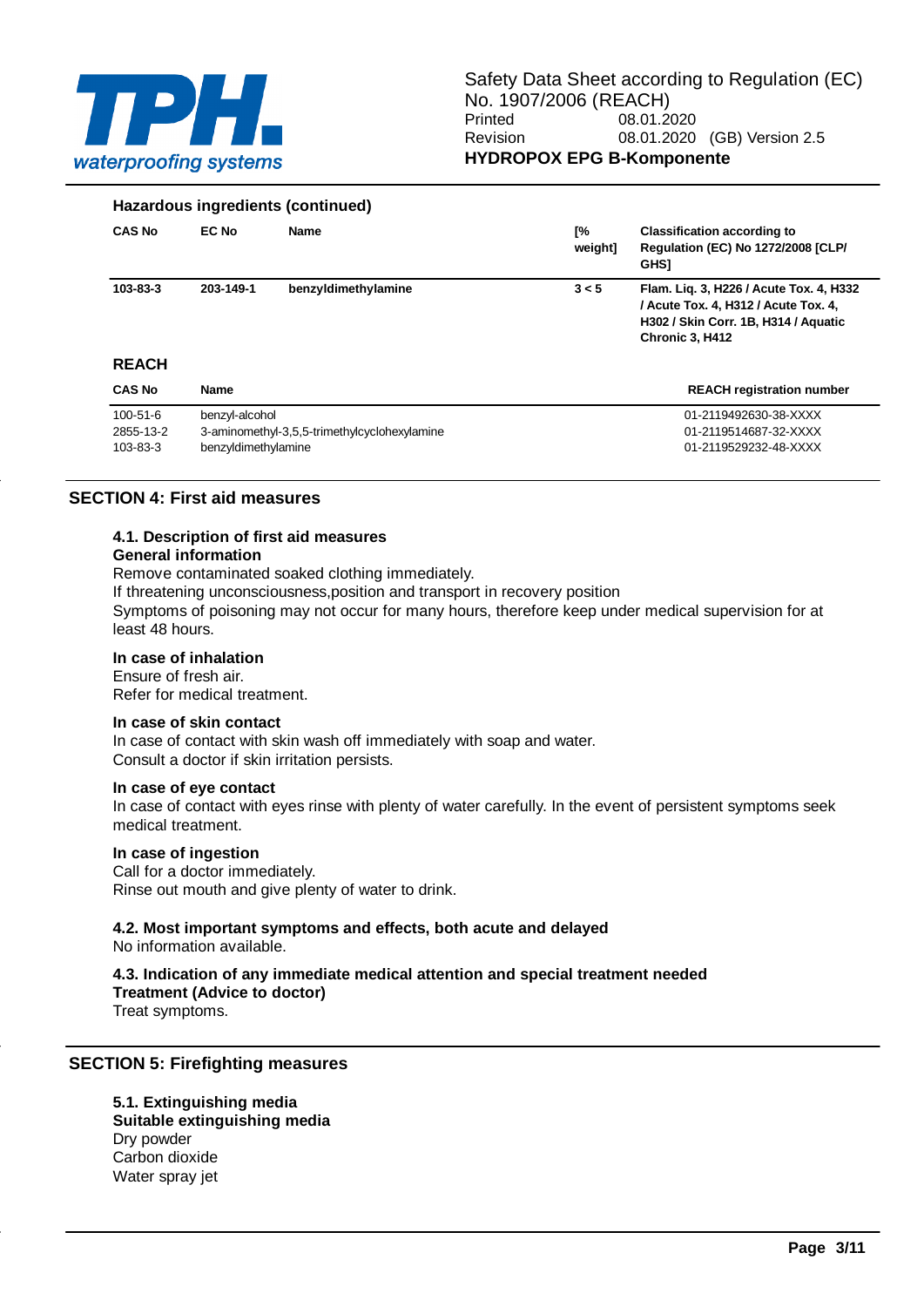

**Unsuitable extinguishing media** Full water jet

**5.2. Special hazards arising from the substance or mixture** No information available.

### **5.3. Advice for firefighters**

**Special protective equipment for fire-fighters** Use breathing apparatus with independent air supply. Wear full protective clothing.

### **Additional information**

Fire residues and contaminated firefighting water must be disposed of in accordance with the local regulations.

Collect contaminated firefighting water separately, must not be discharged into the drains.

### **SECTION 6: Accidental release measures**

#### **6.1. Personal precautions, protective equipment and emergency procedures For non-emergency personnel**

Keep people away and stay on the upwind side. Use personal protective clothing.

### **6.2. Environmental precautions**

Do not discharge into the drains/surface waters/groundwater. Do not discharge into the subsoil/soil.

### **6.3. Methods and material for containment and cleaning up**

Take up with absorbent material (e.g. sand, kieselguhr, acid binder, general-purpose binder, sawdust). After taking up the material dispose according to regulation.

### **Additional Information**

Informations for disposal see chapter 13.

### **6.4. Reference to other sections**

No information available.

### **SECTION 7: Handling and storage**

### **7.1. Precautions for safe handling**

### **Advice on safe handling**

Care for thoroughly room ventilation, if necessary use in well ventilated area with local exhaust ventilation at workplace.

# **General protective measures**

Avoid contact with eyes and skin

### **Hygiene measures**

At work do not eat, drink and smoke. Remove soiled or soaked clothing immediately. Keep separated from food and feed. Wash hands before breaks and after work.

### **Advice on protection against fire and explosion**

No special measures necessary.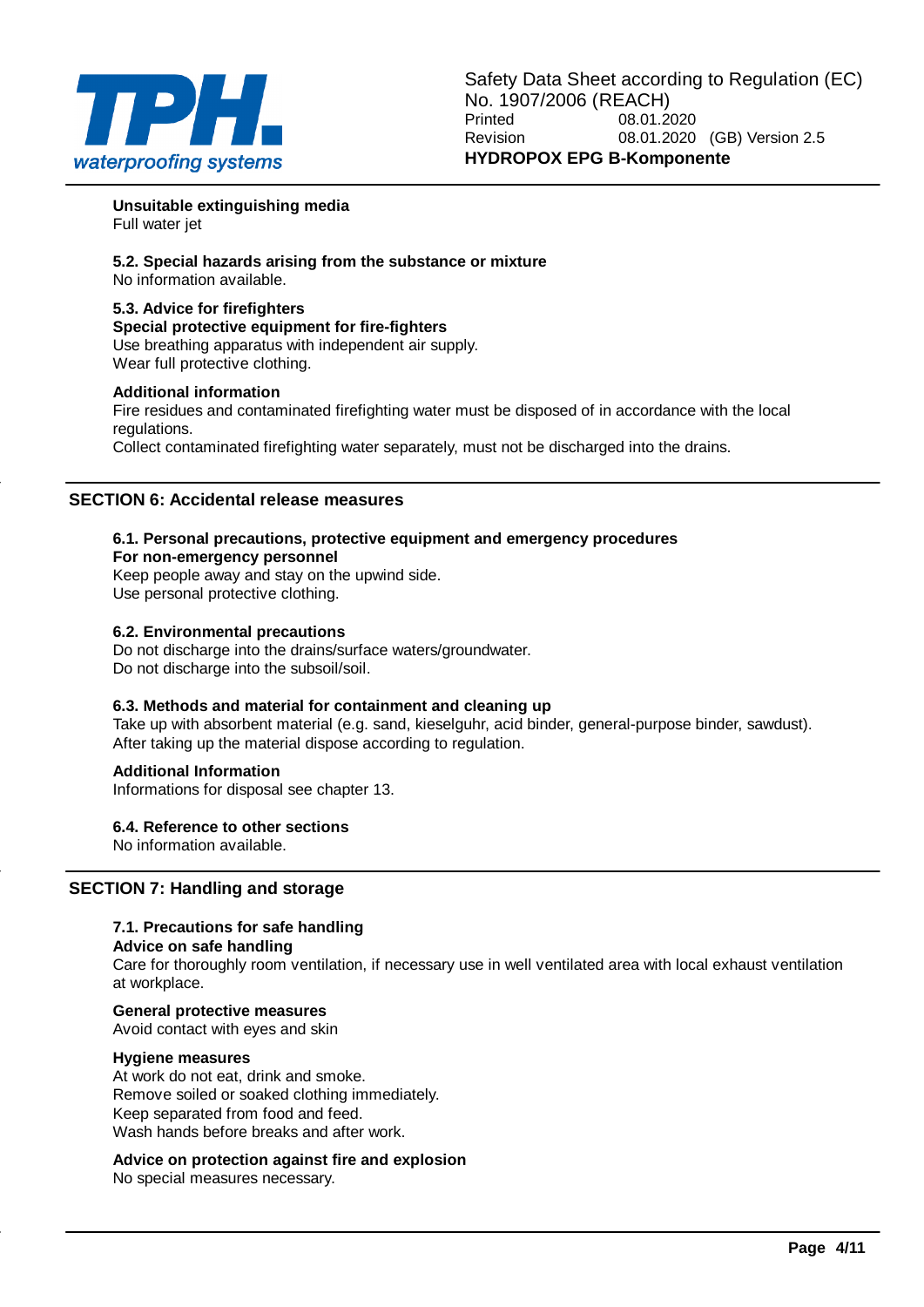

### **7.2. Conditions for safe storage, including any incompatibilities Requirements for storage rooms and vessels**

Provide floor with bunding. Keep only in original container.

#### **Advice on storage compatibility** no

### **Further information on storage conditions** Store closed container at cool and aired place.

**7.3. Specific end use(s)**

No information available.

### **! SECTION 8: Exposure controls/personal protection**

### **8.1. Control parameters**

#### **8.2. Exposure controls Respiratory protection** Short-term: filter apparatus, filter AX, otherwise environment-independent breathing apparatus.

**Hand protection** Synthetic rubber gloves PVC gloves

**Eye protection** tightly fitting goggles

**Other protection measures** protective clothing

### **SECTION 9: Physical and chemical properties**

| 9.1. Information on basic physical and chemical properties<br><b>Colour</b><br>Appearance<br>light yellow<br>liquid |                |             |          | Odour<br>similar to amine |        |
|---------------------------------------------------------------------------------------------------------------------|----------------|-------------|----------|---------------------------|--------|
| <b>Odour threshold</b><br>not determined                                                                            |                |             |          |                           |        |
| Important health, safety and environmental information                                                              |                |             |          |                           |        |
|                                                                                                                     | Value          | Temperature | at       | Method                    | Remark |
| pH value                                                                                                            | 10             | 20 °C       | $20$ g/l |                           |        |
| <b>Acid number</b>                                                                                                  | not determined |             |          |                           |        |
| boiling range                                                                                                       | >200 °C        |             |          |                           |        |
| stock point                                                                                                         | $-35 °C$       |             |          |                           |        |
| <b>Flash point</b>                                                                                                  | 101 °C         |             |          |                           |        |
| <b>Vapourisation rate</b>                                                                                           | not determined |             |          |                           |        |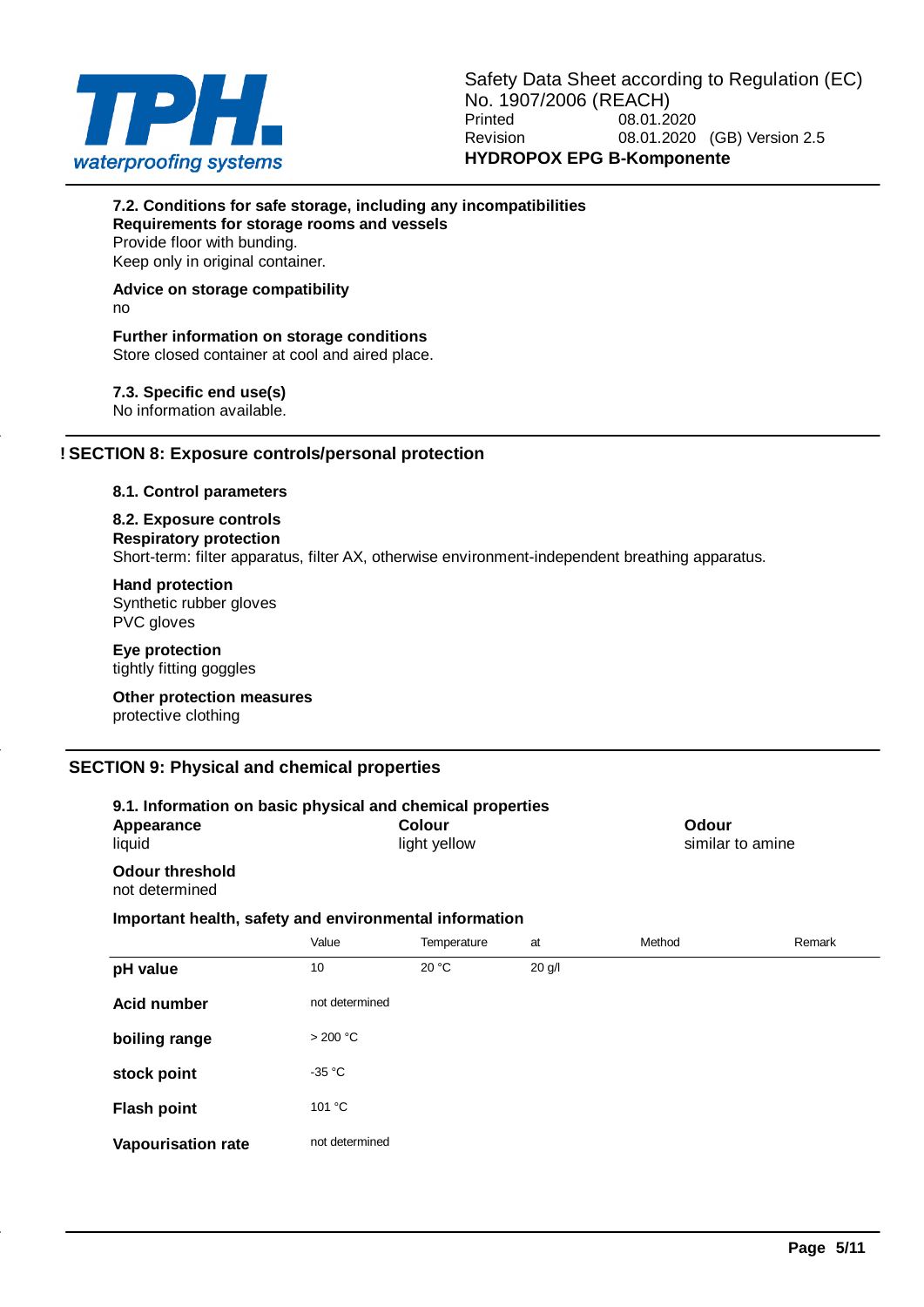

### Safety Data Sheet according to Regulation (EC) No. 1907/2006 (REACH)<br>Printed 08.01.2 08.01.2020 Revision 08.01.2020 (GB) Version 2.5 **HYDROPOX EPG B-Komponente**

|                                                         | Value                | Temperature | at | Method                 | Remark                                 |
|---------------------------------------------------------|----------------------|-------------|----|------------------------|----------------------------------------|
| Flammable (solid)                                       | not applicable       |             |    |                        |                                        |
| <b>Flammability (gas)</b>                               | not applicable       |             |    |                        |                                        |
| Ignition temperature                                    | 380 °C               |             |    |                        |                                        |
| <b>Self ignition</b><br>temperature                     | no                   |             |    |                        |                                        |
| Lower explosion limit                                   | 1,2 Vol-%            |             |    |                        |                                        |
| <b>Upper explosion limit</b>                            | 13 Vol-%             |             |    |                        |                                        |
| Vapour pressure                                         | $0,3$ hPa            | 20 °C       |    |                        |                                        |
| <b>Relative density</b>                                 | ca. 0,99 g/cm3       | 23 °C       |    | DIN EN ISO 2811-1      |                                        |
| <b>Bulk density</b>                                     | not applicable       |             |    |                        |                                        |
| Vapour density                                          | not determined       |             |    |                        |                                        |
| Solubility in water                                     |                      |             |    |                        | partially<br>miscible                  |
| Solubility/other                                        |                      |             |    |                        | soluble in<br>most organic<br>solvents |
| Partition coefficient n-<br>octanol/water (log P<br>O/W | not determined       |             |    |                        |                                        |
| Decomposition<br>temperature                            | No data<br>available |             |    |                        |                                        |
| <b>Viscosity dynamic</b>                                | ca. 20 - 40<br>mPa*s | 23 °C       |    | <b>DIN EN ISO 2555</b> |                                        |
| <b>Solvent separation test</b>                          | not determined       |             |    |                        |                                        |
| Solvent content                                         | $0\ \%$              |             |    |                        |                                        |
| <b>Water content</b>                                    | not determined       |             |    |                        |                                        |
| <b>Solids content</b>                                   | not applicable       |             |    |                        |                                        |
| <b>Combustion value</b>                                 | not applicable       |             |    |                        |                                        |
| <b>Oxidising properties</b><br>no                       |                      |             |    |                        |                                        |
| <b>Explosive properties</b><br>no                       |                      |             |    |                        |                                        |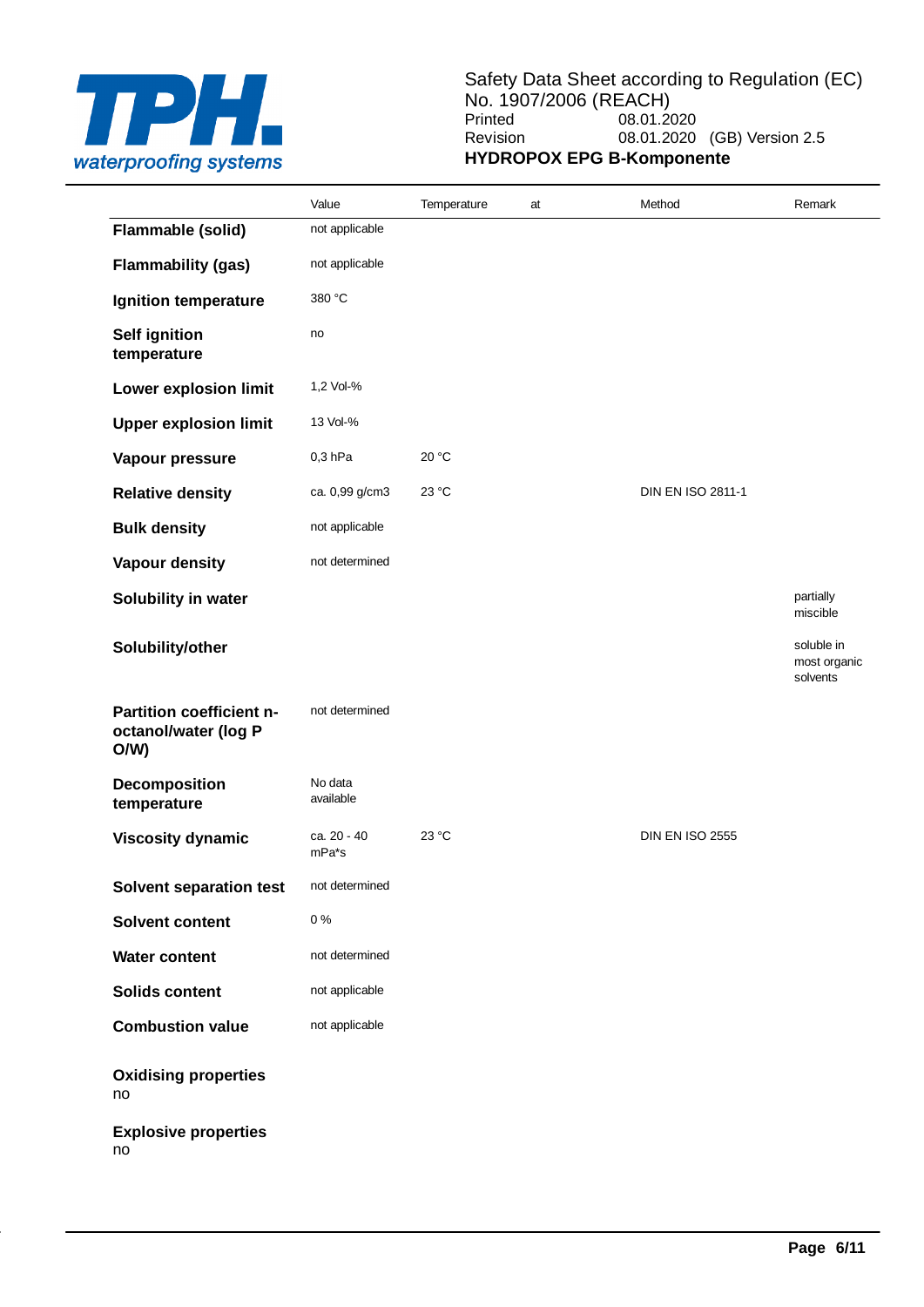

**9.2. Other information** Product smells offensive.

### **SECTION 10: Stability and reactivity**

**10.1. Reactivity** No information available.

**10.2. Chemical stability** No information available.

**10.3. Possibility of hazardous reactions** No information available.

**10.4. Conditions to avoid** None, if handled according to order.

**10.5. Incompatible materials Substances to avoid** Reactions with acids.

### **10.6. Hazardous decomposition products**

No dangerous composition products during appropriate storage and handling.

#### **Thermal decomposition**

Remark No decomposition if used as directed.

### **SECTION 11: Toxicological information**

### **11.1. Information on toxicological effects**

### **Acute toxicity/Irritation/Sensitization**

|                                               | Value/Validation | Species | Method | Remark |
|-----------------------------------------------|------------------|---------|--------|--------|
| LD50 acute oral                               | 1230 mg/kg       | rat     |        |        |
| LD50 acute<br>dermal                          | 2000 mg/kg       | rabbit  |        |        |
| LC50 acute<br>inhalation                      | not determined   |         |        |        |
| <b>Skin irritation</b>                        | corrosive        |         |        |        |
| <b>Eye irritation</b>                         | corrosive        |         |        |        |
| <b>Skin sensitization</b>                     | sensitizing      |         |        |        |
| <b>Sensitization</b><br>respiratory<br>system | sensitizing      |         |        |        |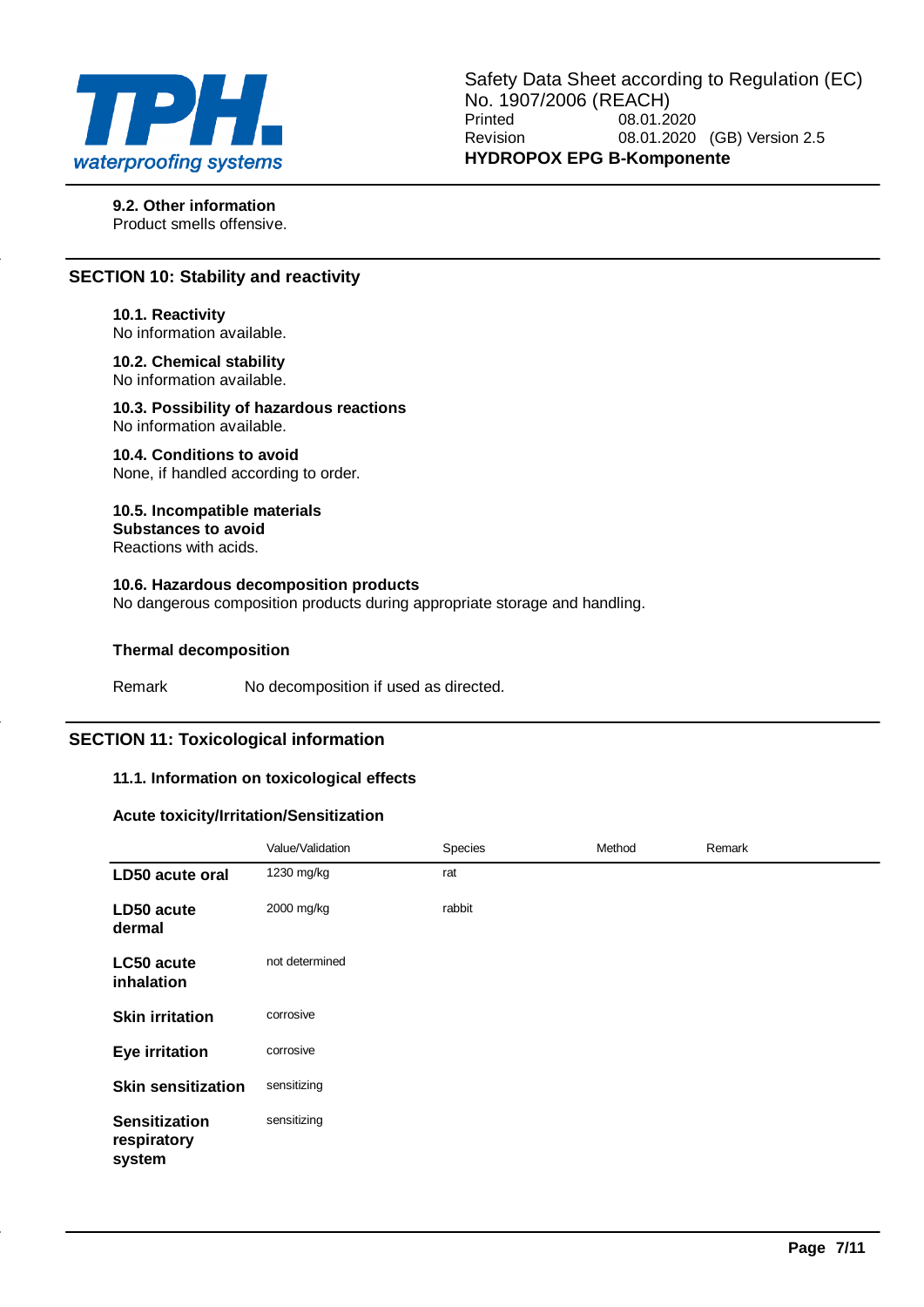

### **Subacute Toxicity - Carcinogenicity**

|                                                                  | Value                                                                | <b>Species</b> | Method | Validation |  |  |
|------------------------------------------------------------------|----------------------------------------------------------------------|----------------|--------|------------|--|--|
| <b>Subacute</b><br><b>Toxicity</b>                               | not determined                                                       |                |        |            |  |  |
| <b>Subchronic</b><br><b>Toxicity</b>                             | not determined                                                       |                |        |            |  |  |
| <b>Chronic Toxicity</b>                                          | not determined                                                       |                |        |            |  |  |
| <b>Mutagenicity</b>                                              | not determined                                                       |                |        |            |  |  |
| <b>Reproduction-</b><br><b>Toxicity</b>                          | not determined                                                       |                |        |            |  |  |
| Carcinogenicity                                                  | not determined                                                       |                |        |            |  |  |
| No data available                                                | Specific target organ toxicity (single exposure)                     |                |        |            |  |  |
| No data available                                                | Specific target organ toxicity (repeated exposure)                   |                |        |            |  |  |
| <b>Aspiration hazard</b><br>No data available                    |                                                                      |                |        |            |  |  |
| <b>Toxicity test (Additional information)</b><br>no              |                                                                      |                |        |            |  |  |
| <b>Experiences made from practice</b>                            | Frequent persistent contact with the skin may cause skin irritation. |                |        |            |  |  |
| <b>Additional information</b><br>Toxical dates refer to solvent. |                                                                      |                |        |            |  |  |

### **SECTION 12: Ecological information**

### **12.1. Toxicity**

#### **Ecotoxicological effects**

|                 | Value                | Species                    | Method | Validation |  |
|-----------------|----------------------|----------------------------|--------|------------|--|
| Fish            | LC50 646 mg/l (48 h) | Leuciscus idus             |        |            |  |
| Daphnia         | EC50 400 mg/l (96 h) | Daphnia magna              |        |            |  |
| Algae           | EC50 640 mg/l (96 h) | Scenedesmus<br>subspicatus |        |            |  |
| <b>Bacteria</b> | not determined       |                            |        |            |  |

### **12.2. Persistence and degradability**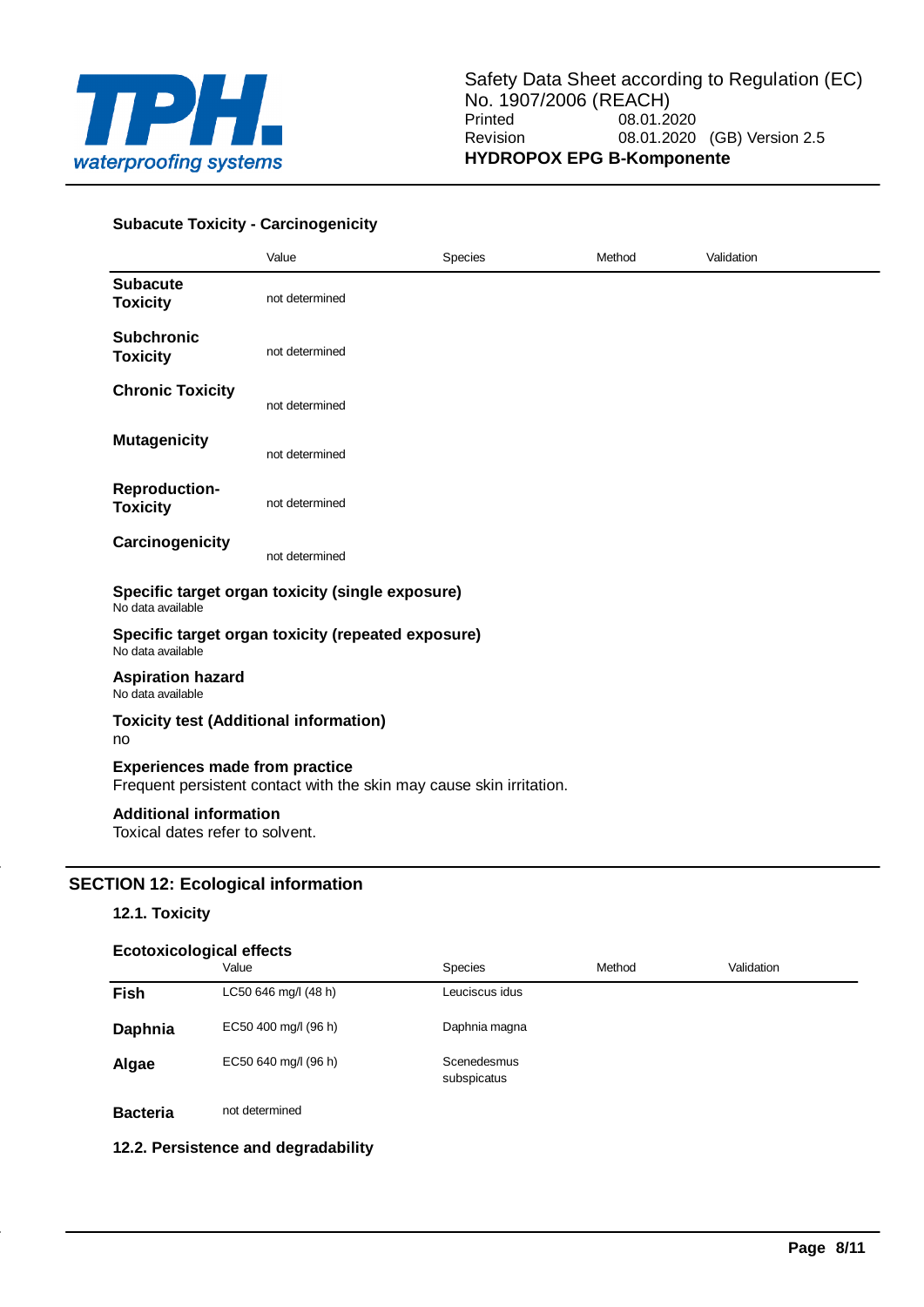

|                                              | Elimination rate | Method of analysis | Method | Validation |
|----------------------------------------------|------------------|--------------------|--------|------------|
| <b>Physico-</b><br>chemical<br>degradability | not determined   |                    |        |            |
| <b>Biological</b><br>degradability           | not determined   |                    |        |            |
| Degradability                                | not determined   |                    |        |            |
| <b>Biological</b><br>eliminability           | not determined   |                    |        |            |
| Degradability<br>according to<br><b>WRMG</b> | not determined   |                    |        |            |

### **12.3. Bioaccumulative potential**

No specific test data available. No indications of critical characteristics.

#### **12.4. Mobility in soil** No data available

### **12.5. Results of PBT and vPvB assessment**

No information available.

### **12.6. Other adverse effects**

**Behaviour in sewage plant**

not determined

### **Respiration inhibition of activated sluge**

| $  -$                             | . <b>. .</b> .<br>Value | Method | Remark |
|-----------------------------------|-------------------------|--------|--------|
| <b>EC 50</b>                      | not determined          |        |        |
| Additional ecological information |                         |        |        |
|                                   | Value                   | Method | Remark |
| OC                                | not determined          |        |        |
| <b>COD</b>                        | not determined          |        |        |
| <b>BOD</b>                        | not determined          |        |        |
| <b>AOX</b>                        | not applicable          |        |        |

### **Contains following heavy metals and compounds of the 76/464/EWG** no

#### **General regulation**

Because of damage to water organism do not fill in presurge.

Toxic to fishes.

Do not allow uncontrolled leakage of product into the environment.

Product is not allowed to be discharged into aquatic environment, drains or sewage treatment plants.

The information to ecology refers to solvent.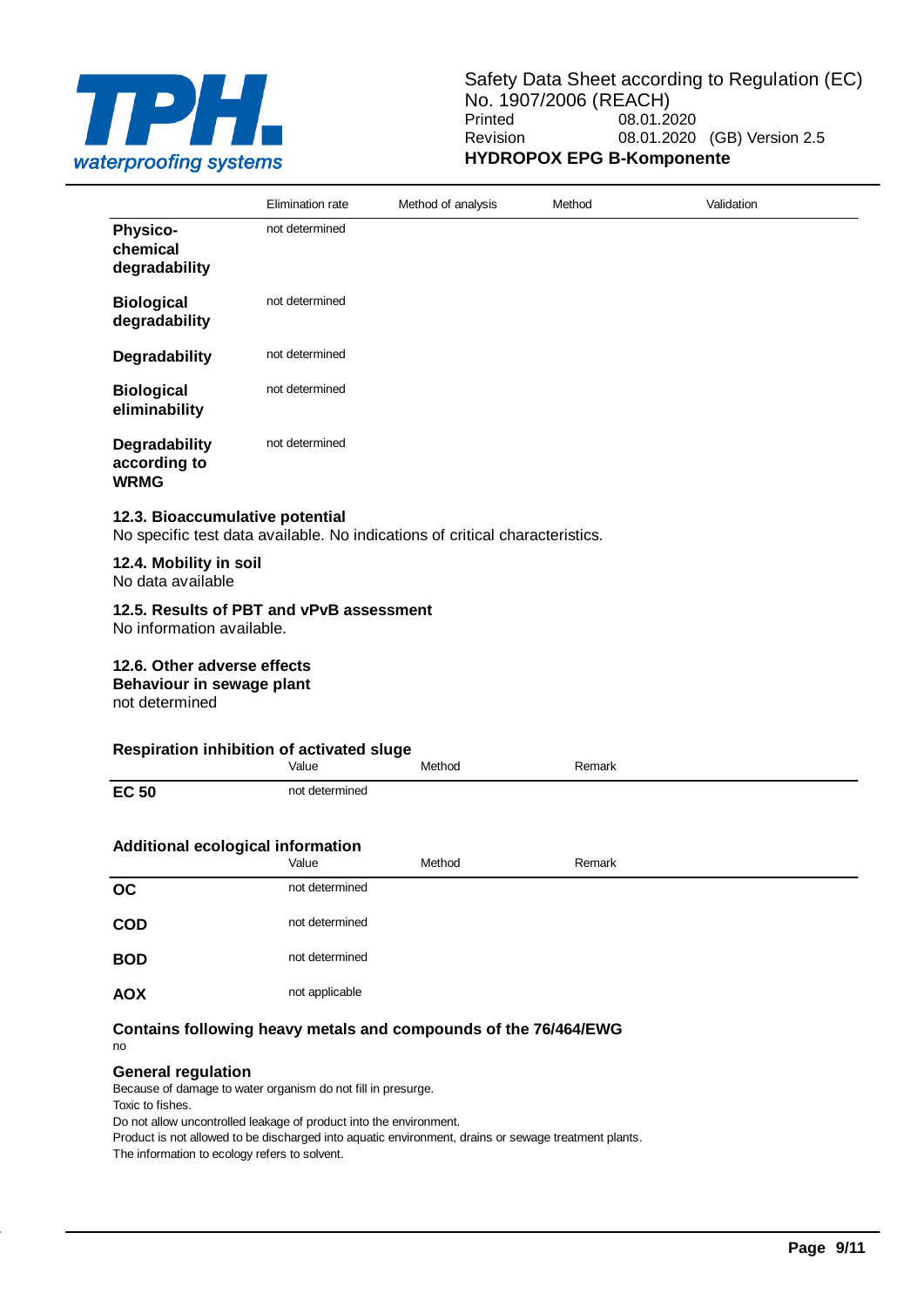

### **SECTION 13: Disposal considerations**

# **13.1. Waste treatment methods**

# **Waste code No. Name of waste**<br>08.01.11\* **Waste paint and**

waste paint and varnish containing organic solvents or other hazardous substances

Wastes marked with an asterisk are considered to be hazardous waste pursuant to Directive 2008/98/EC on hazardous waste.

### **Recommendations for the product**

In accordance with regulations for special waste, must be taken to a special waste disposal.

### **Recommendations for packaging**

Contaminated packaging should be emptied as far as possible and after appropriate cleansing may be taken fot reuse.

Packaging that cannot be cleaned should be disposed of like the product.

### **SECTION 14: Transport information**

|                                     | <b>ADR/RID</b>                                                                                  | <b>IMDG</b>                                                                                     | <b>IATA-DGR</b>                                                                                     |
|-------------------------------------|-------------------------------------------------------------------------------------------------|-------------------------------------------------------------------------------------------------|-----------------------------------------------------------------------------------------------------|
| 14.1. UN number                     | 2735                                                                                            | 2735                                                                                            | 2735                                                                                                |
| 14.2. UN proper shipping<br>name    | POLYAMINES, LIQUID,<br>CORROSIVE, N.O.S. (3-<br>aminomethyl-3,5,5-<br>trimethylcyclohexylamine) | POLYAMINES, LIQUID,<br>CORROSIVE, N.O.S. (3-<br>aminomethyl-3,5,5-<br>trimethylcyclohexylamine) | Polyamines, liquid,<br>corrosive, n.o.s. (3-<br>aminomethyl-3,5,5-<br>trimethylcyclohexylam<br>ine) |
| 14.3. Transport hazard<br>class(es) | 8                                                                                               | 8                                                                                               | 8                                                                                                   |
| 14.4. Packing group                 | Ш                                                                                               | Ш                                                                                               | Ш                                                                                                   |
| 14.5. Environmental<br>hazards      | No.                                                                                             | No.                                                                                             | No.                                                                                                 |

# **14.6. Special precautions for user**

No information available.

**14.7. Transport in bulk according to Annex II of MARPOL 73/78 and the IBC Code** No information available.

**Land and inland navigation transport ADR/RID** Hazard label(s) 8 tunnel restriction code E Classification code C7